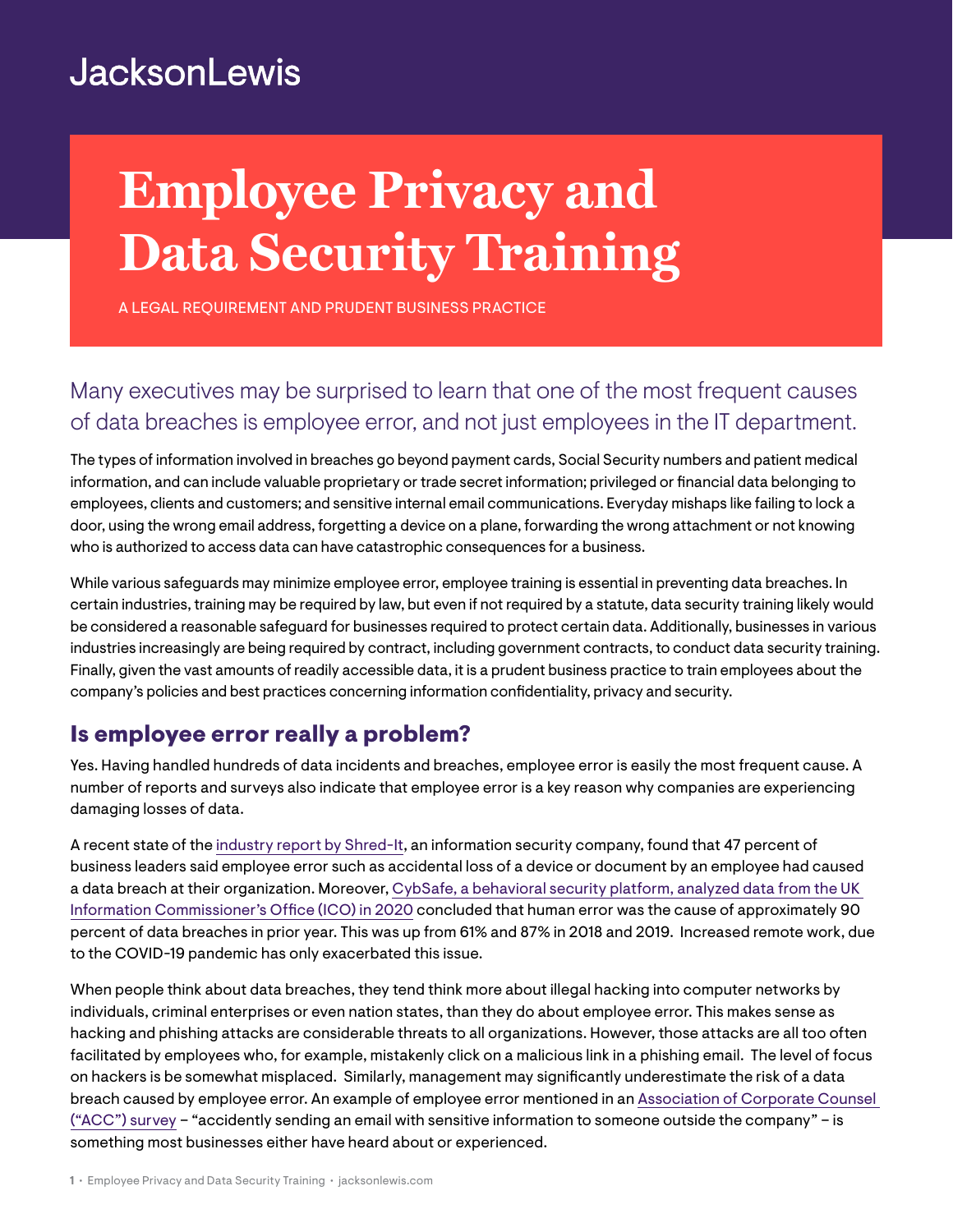## Even if that is true, do we have a legal requirement to train employees?

For many businesses, the answer is yes, but it will depend on the kind of business, where it is located and the type of data the business maintains.

#### Healthcare providers, health plans and business associates

Certain health care providers, health plans and their business associates are subject to the privacy and security regulations under the [Health Insurance Portability and Accountability Act](https://www.hhs.gov/hipaa/for-professionals/privacy/laws-regulations/combined-regulation-text/index.html) ("HIPAA"). The HIPAA privacy regulations require that:

 *covered entities must train all members of its workforce…as necessary and appropriate for the members of the workforce to carry out their functions.***<sup>1</sup>**

The HIPAA security regulations require covered entities to:

 *[i] Implement a security awareness and training program for all members of its workforce [including management].***<sup>2</sup>**

So, all covered healthcare providers, such as hospitals, physician practices, dental offices, nursing homes and home healthcare providers have a regulatory requirement to train their workforce members concerning privacy and data security. These requirements also apply to business associates of these covered entities, including accounting firms, consultants, brokers, law firms, and medical billing companies.

The training requirement also extends to certain employer-sponsored group health plans. Many employers sponsor some form of a self-funded health plan, such as a self-funded plan that meets the minimum value requirements for purposes of the [Affordable Care Act](https://www.healthcare.gov/where-can-i-read-the-affordable-care-act/) or a health flexible spending arrangement. Employees who handle protected health information in the course of administering these plans must be trained.

#### Financial institutions

As one of the most heavily regulated industries in the United States and globally, financial services organizations are subject to a wide range of data privacy and security requirements given the critical nature of the data they use, receive, maintain and disclose. These requirements include employee training.

#### *Safeguards Rule*

Under the [Gramm-Leach-Bliley Act](https://www.govinfo.gov/content/pkg/PLAW-106publ102/pdf/PLAW-106publ102.pdf) (''GLBA'') and pursuant to regulations issued by the Federal Trade Commission (''FTC''), certain financial institutions are required to develop administrative, technical, and physical safeguards to protect customer information (known as the "[Safeguards Rule](https://www.ftc.gov/enforcement/rules/rulemaking-regulatory-reform-proceedings/safeguards-rule)"). Financial institutions generally include organizations such as lenders, financial advisors, loan brokers and servicers, collection agencies, tax preparers, and real estate settlement services that collect and maintain customer information, whether collected from their own customers or received from other financial institutions.

Section 314.4 of the Safeguards Rule requires financial institutions to assess and address the risks to customer information in all areas of their operations, including employee management and training. FTC guidance for compliance with the Safeguards Rule lists a number of steps financial institutions should take, including "[t]raining employees to take basic steps to maintain the security, confidentiality, and integrity of customer information."

<sup>1</sup> HIPPA Privacy Rule § 164.530(b).

<sup>2</sup> HIPPA Security Rule § 164.308(a)(5).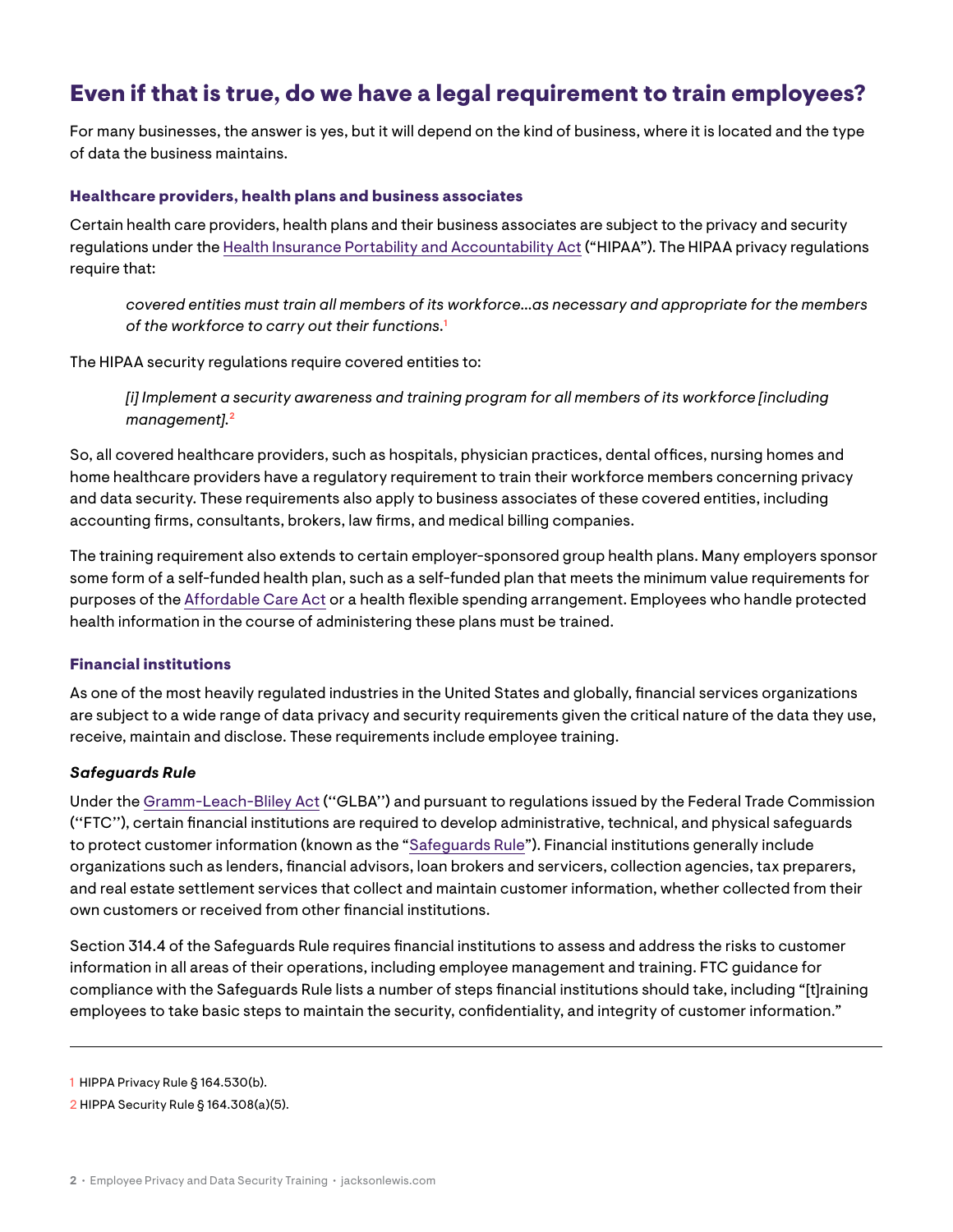#### *Red Flags Rule*

The [Fair and Accurate Credit Transactions Act](https://uscode.house.gov/view.xhtml?req=granuleid%3AUSC-prelim-title15-chapter41-subchapter3&edition=prelim) requires certain federal agencies to direct financial institutions and creditors to do more to detect, prevent and mitigate identity theft. These rules apply to a broad list of businesses – "financial institutions" and "creditors" with "covered accounts." For example, a "creditor" is defined nonexhaustively to include "lenders such as banks, finance companies, automobile dealers, mortgage brokers, utility companies and telecommunications companies." And, covered accounts include any account for which there is a foreseeable risk of identity theft.

The set of rules that followed became known as the ["Red Flags" rule](https://www.ftc.gov/tips-advice/business-center/privacy-and-security/red-flags-rule), which requires these covered entities to adopt programs designed to detect, prevent and mitigate identity theft. To administer the program in compliance with the regulation, the organization must "**[t]rain staff, as necessary, to effectively implement the Program.**"**<sup>3</sup>**

#### *FDIC Guidelines*

The Federal Deposit Insurance Corporation ("FDIC") applies th[e Interagency Guidelines Establishing Information](https://www.federalreserve.gov/supervisionreg/interagencyguidelines.htm)  [Security Standards](https://www.federalreserve.gov/supervisionreg/interagencyguidelines.htm) ("Guidelines") that provide standards for developing and implementing administrative, technical and physical safeguards to protect the security, confidentiality and integrity of customer information. The Guidelines apply to depository institutions insured by the FDIC, such as banks, state savings associations, insured state branches of foreign banks, and any subsidiaries of such entities (other than brokers, dealers, persons providing insurance, investment companies, and investment advisers). Under these Guidelines under III.C.2, each institution shall "**[t]rain staff to implement the bank's information security program.**"

#### *Regulation S-P*

GLBA also directed the Securities and Exchange Commission to establish appropriate standards to protect customer information. These rules, known as ["Regulation S-P,"](https://www.sec.gov/spotlight/regulation-s-p.htm) apply to investment advisers registered with the Commission, brokers, dealers, and investment companies subject to the Commission's jurisdiction. Under these rules, these entities:

*must adopt policies and procedures that address administrative, technical, and physical safeguards for the protection of customer records and information...reasonably designed to:*

- a. *Ensure the security and confidentiality of customer records and information;*
- b. *Protect against any anticipated threats or hazards to the security or integrity of customer records and information; and*
- c. *Protect against unauthorized access to or use of customer records or information that could result in substantial harm or inconvenience to any customer.*

In [Notice 05-49](https://www.finra.org/rules-guidance/notices/05-49), the National Association of Securities Dealers (now known as the "Financial Industry Regulatory Authority,") reminded its members about the need to comply with Regulation S-P. It stated, in part, that although there is no "one-size-fits-all" policy or procedure to which members must comply, members' policies and procedures should "at a minimum" include: "providing adequate training to employees regarding the use of available technology and the steps employees should take to ensure that customer records and information are kept confidential."

#### Federal contractors

Under the [Federal Information Security Management Act](https://www.cisa.gov/federal-information-security-modernization-act), certain federal agencies are required to develop, document and implement an agency-wide program to provide information security for the information and information systems that support the operations and assets of the agency, including those provided or managed by another agency, contractor or other source.

3 See, *e.g.*, 16 CFR § 681.2(e)(3).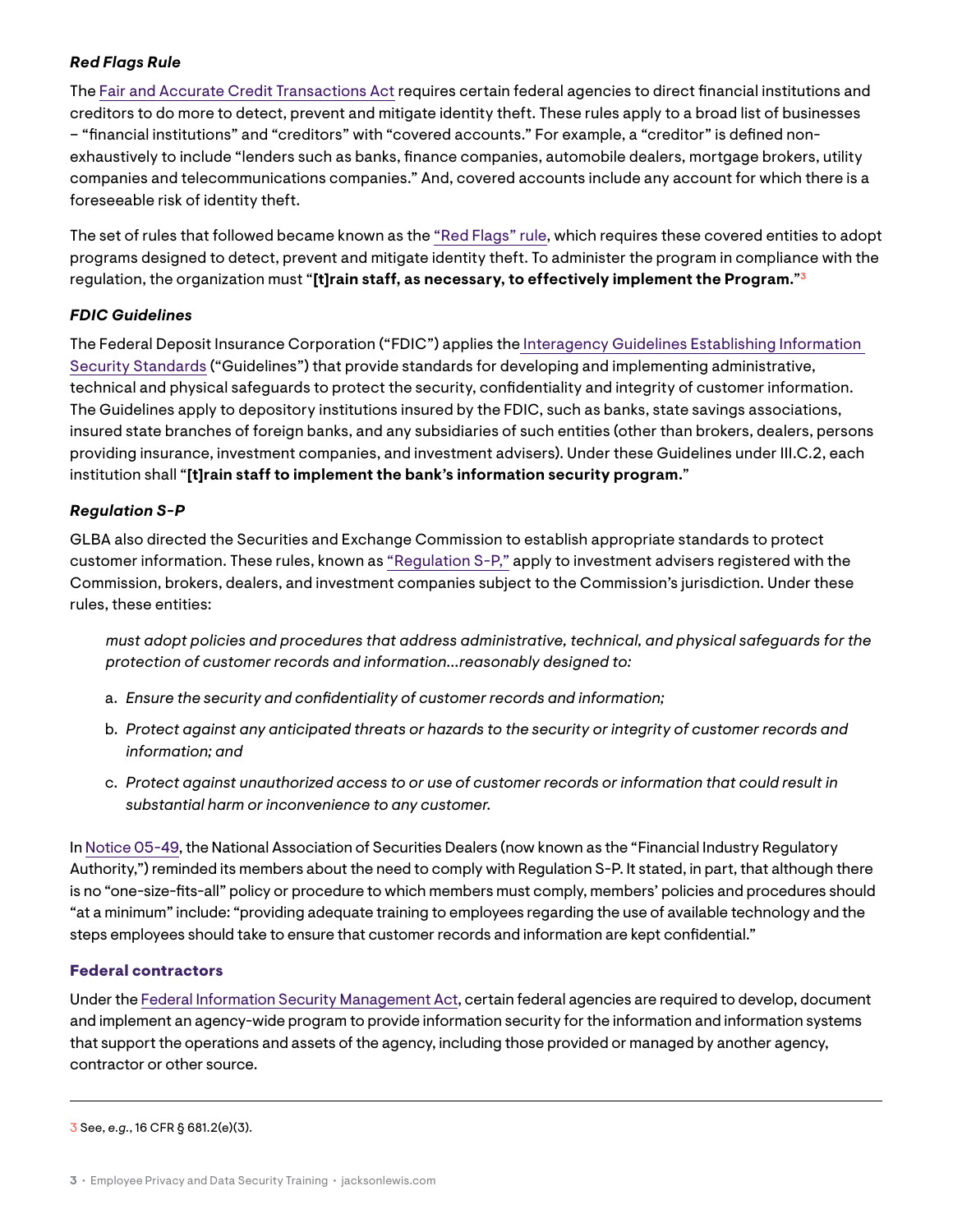*Each agency shall develop, document, and implement an agency-wide information security program…to provide information security for the information and information systems that support the operations and assets of the agency, including those provided or managed by another agency, contractor, or other source, that includes…security awareness training to inform personnel, including contractors and other users of information systems that support the operations and assets of the agency.***<sup>4</sup>**

One such agency, the U.S. General Services Administration ("GSA"), for example, [requires](https://www.gsa.gov/reference/gsa-privacy-program/training-requirements) all employees and contractors to complete privacy and security awareness training upon employment and each year thereafter. Importantly, it requires all "GSA account holders [to] complete this training in order to maintain access to the agency's IT systems and resources such as email, Google Drive and other IT resources.

#### Educational agencies and institutions

In general, educational agencies and institutions receiving funding from the federal Department of Education must comply with the [Family Educational Rights and Privacy Act](https://www.cdc.gov/phlp/publications/topic/ferpa.html#:~:text=The%20Family%20Educational%20Rights%20and,privacy%20of%20student%20education%20records.&text=An%20eligible%20student%20is%20one,beyond%20the%20high%20school%20level.) ("FERPA"). The law and its implementing regulations address the rights parents and students have to students' files at covered agencies and institutions. Questions concerning the right to access, modify or disclose student records can be challenging. Thus, training is a critical component for any privacy and security compliance program in this sector to ensure that a school's administrators, faculty and staff members are complying with FERPA.

#### State law Mandates

Although there is not yet a universally applicable federal data security statute in the United States, more than half of states have required businesses and other entities operating in the state or maintaining personal information about state residents to have safeguards in place to protect that information. In some cases, training is an express requirement, in other states, it is expected as a "reasonable safeguard."

#### *California*

California's Civil Code requires all businesses that collect personal information on California residents use "reasonable security procedures and practices appropriate to the nature of the information, to protect the personal information from unauthorized access, destruction, use, modification or disclosure." Many wondered: what are those "reasonable security procedures and practices"? [A report from 2016 by California's former Attorney General](https://oag.ca.gov/sites/all/files/agweb/pdfs/dbr/2016-data-breach-report.pdf) is one source for understanding this standard. In the report, Attorney General Kamala Harris states that the failure to comply with the 20 controls set forth in the Center for Internet Security's Critical Security Controls "constitutes a lack of reasonable security." One of those 20 controls is to provide security training to employees and vendors with access to systems containing personal information. Additionally, California recently passed the [Consumer](https://vig.cdn.sos.ca.gov/2020/general/pdf/topl-prop24.pdf)  [Privacy Rights Act](https://vig.cdn.sos.ca.gov/2020/general/pdf/topl-prop24.pdf) which amended the [California Consumer Privacy Act](https://oag.ca.gov/privacy/ccpa) to add an express obligation on covered businesses to maintain "reasonable security".**<sup>5</sup>**

#### *Massachusetts*

Under comprehensive data security regulations that apply to businesses that maintain personal information of Massachusetts residents, businesses must maintain a written information security program ("WISP"). *A WISP must include: "[e]ducation and training of employees on the proper use of the computer security system and the importance of personal information security."* **<sup>6</sup>**

4 44 U.S.C. § 3544(b)(4).

<sup>5</sup> California Civil Code § 1798.100(e).

<sup>6</sup> Data Security Reg. 201 CMR § 17.04(8).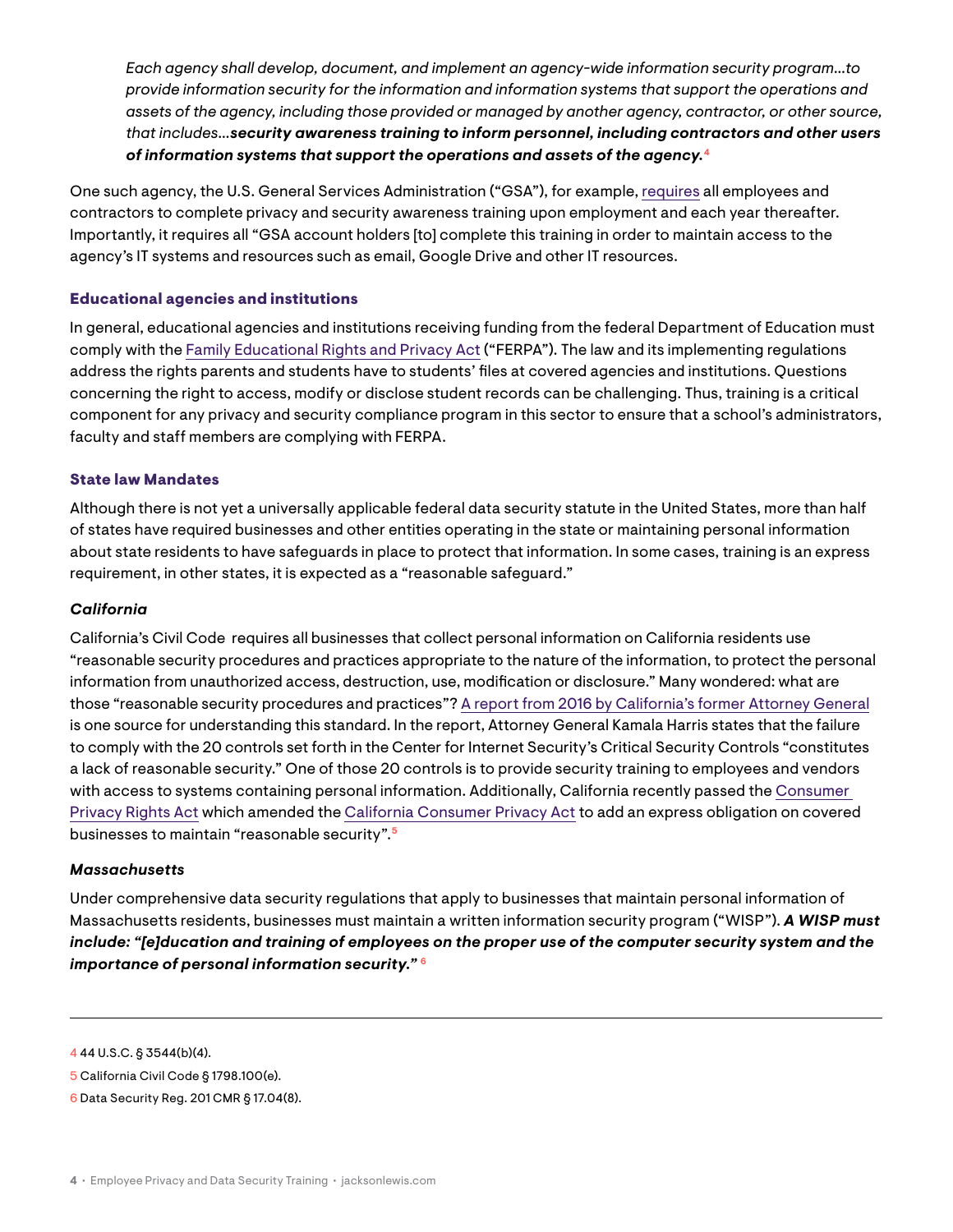#### *New York*

In 2020, the [Stop Hacks and Improve Electronic Data Security Act \(SHIELD Act\)](https://legislation.nysenate.gov/pdf/bills/2019/S5575B) went into effect in the Empire State, requiring all businesses to maintain safeguards that, among other things, "trains and manages employees in the security program practices" adopted by the business.

#### *Oregon*

The state of Oregon also requires certain businesses to maintain a WISP. The WISP must include administrative safeguards under which the business: *"[t]rains and manages employees in the security program practices and procedures."***<sup>7</sup>**

#### *Texas*

In Texas, certain entities that engage in the practice of assembling, collecting, analyzing, using, evaluating, storing or transmitting protected health information are subject to a set of HIPAA-like rules to protect that protected health information. Under that law, *"[e]ach covered entity shall provide training to employees…necessary and appropriate for the employees to carry out the employees' duties for the covered entity."* **<sup>8</sup>**

#### *General Safeguard Requirements*

Like California, several other states impose general requirements on businesses to safeguard the personal information they maintain. In general, those states require businesses to maintain "reasonable safeguards" to protect personal information of state residents. These states include, without limitation, Alabama, Arkansas, Connecticut, Florida, Illinois, Maryland and Rhode Island. Based on the express statutory requirements and other data security standards discussed above, any set of reasonable safeguards should include data security training for employees.

#### Payment card industry data security standards

Businesses that accept credit or debit cards as payment for goods and services will have certain obligations under [Payment Card Industry Data Security \(PCI DSS\) Standards](https://www.pcisecuritystandards.org/document_library). The major card brands (*e.g.*, Visa, MasterCard, American Express and Discover) maintain these standards, which are administered by the Payment Card Industry Security Standards Council. In October 2014, the Council published "Best Practices for Implementing a Security Awareness Program Concerning PCI DSS Requirement 12.6," which states:

 *[A] formal security awareness program must be in place.... Security awareness should be conducted as an on-going program to ensure that training and knowledge is not just delivered as an annual activity, rather it is used to maintain a high level of security awareness on a daily basis.*

#### **Our company does not maintain personal information, and our employee data is secure in our HR Department, so training does not seem necessary in our business.**

There are at least two things wrong with this statement.

First, personal information is not the only information that a business might want to protect. Many companies maintain proprietary and confidential business information that, if shared outside the organization (or with the wrong people inside the organization), could cause it substantial harm. A company's business partners and customers might obligate it to maintain safeguards to protect the information the business partner or customer shares with the company. Training might be expected to be included in these safeguards, it may even be expressly stated in the services agreement.

<sup>7</sup> ORS § 646A.622(d)(A)(iv).

<sup>8</sup> Texas Health and Safety Code § 181.101.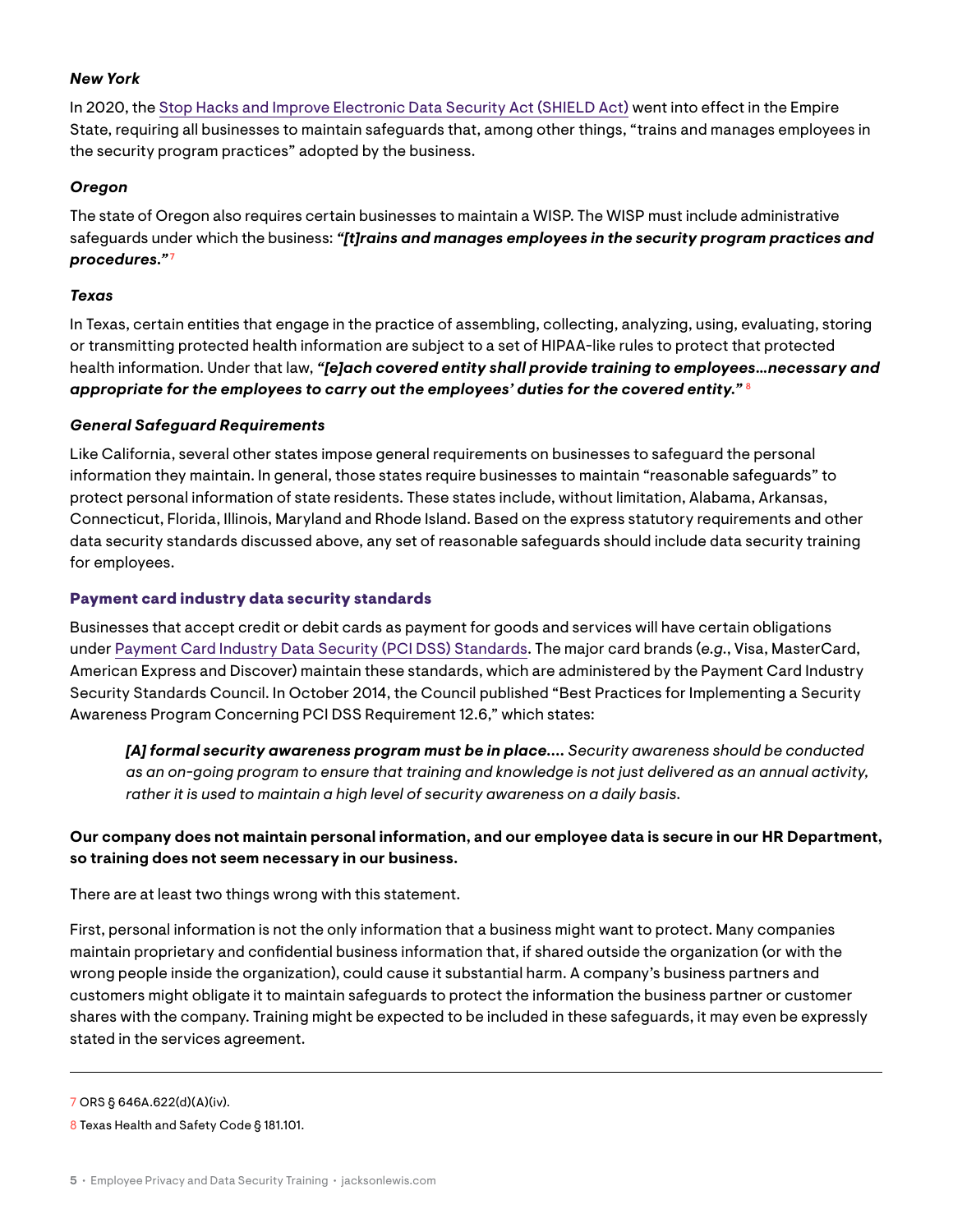Second, certain employee information is considered personal information and may be subject to some of the requirements outlined above. For example, the Massachusetts data security regulations apply to customer and employee personal information, and the California Attorney General's report suggests a similar interpretation in that state. Also, the CCPA includes a private right of action for persons, including employees, whose personal information was involved in a data breach caused by the failure to maintain reasonable safeguards, such as training. Under that provision, plaintiffs do not need to show actual harm from the breach to recover. With the growing number of data breaches affecting employees and increasing concerns about privacy, federal and state agencies regulating employment practices seem to be moving in a direction of requiring greater security over employee data, which includes training. Consider the following statement from interpretive guidance included in earlier [Equal Employment](https://www.federalregister.gov/documents/2016/05/17/2016-11558/regulations-under-the-americans-with-disabilities-act)  [Opportunity Commission regulations](https://www.federalregister.gov/documents/2016/05/17/2016-11558/regulations-under-the-americans-with-disabilities-act) under the Americans with Disabilities Act concerning wellness programs:

*Employers and wellness program providers must take steps to protect the confidentiality of employee medical information provided as part of an employee health program. Some of the following steps may be required by law; others may be best practices. Proper training of individuals who handle medical information in the requirements of the HIPAA Rules, the ADA, and any other applicable privacy laws is critical.* 

## What should a privacy and data security training program look like?

There are a myriad of ways to design a training program to create awareness and build a culture of privacy and security in an organization. Key issues organizations should consider when designing a training program include:

#### Who should design and implement the program?

If the organization has a privacy officer, this might be a good choice, but certainly not the only one. However, there should be an individual or department responsible for maintaining the program.

#### Who should be trained?

In general, this should include workforce members with access to the information the organization desires to safeguard. Interns, volunteers and other non-traditional categories of workers should not be excluded. However, even unauthorized employees may get access to that information, inadvertently perhaps, and may need to be made aware of certain company protocols, such as how to report a data breach.

#### Who should conduct the training?

Organizations may conduct training in-house, outsource it, or a combination of both. When performed in-house, the person selected to deliver the training might depend on the information or safeguards being covered. For example, if the safeguards at issue relate to information obtained by call center representatives, the call center manager might be a good choice to deliver the training. It is not necessary, however, that a member of the IT, HR or legal departments deliver the training, or that it be a person with technical IT knowledge. But, the ability to convey specific information about company requirements, legal mandates, and use of technology to maximize security is certainly helpful.

#### What should the training cover?

Again, the substance of the training will depend on the organization, the data at issue, the audience and other factors. In general, training should cover basics, such as what is confidential or personal information or what is a data breach. It also should communicate the organization's own policies and procedures, not just general best practices. It also is helpful when training is role-based which can make the training more interesting for those being trained. Also, training programs can be significantly enhanced when they use real situations that participants in the program can relate to and apply in their jobs.